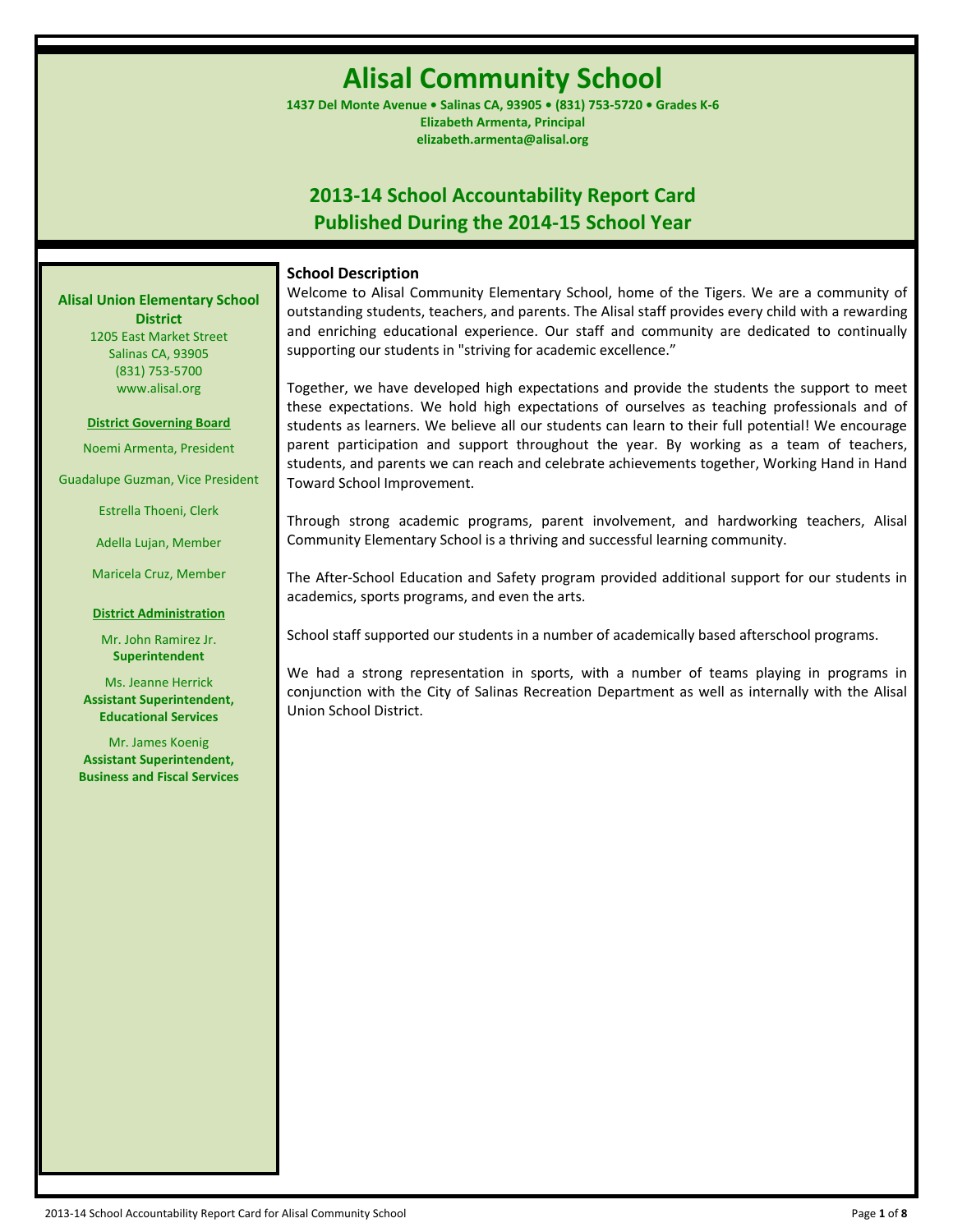# **About the SARC**

Every school in California is required by state law to publish a School Accountability Report Card (SARC), by February 1 of each year. The SARC contains information about the condition and performance of each California public school. Under the Local Control Funding Formula (LCFF) all local educational agencies (LEAs) are required to prepare a Local Control Accountability Plan (LCAP), which describes how they intend to meet annual school-specific goals for all pupils, with specific activities to address state and local priorities. Additionally, data reported in an LCAP is to be consistent with data reported in the SARC.

- For more information about SARC requirements, see the California Department of Education (CDE) SARC Web page at http://www.cde.ca.gov/ta/ac/sa/.
- View this SARC online at the school and/or LEA Web sites.
- For more information about the LCFF or LCAP, see the CDE LCFF Web page at http://www.cde.ca.gov/fg/aa/lc/.
- For additional information about the school, parents and community members should contact the school at (831) 753-5720.

| 2013-14 Student Enrollment by Grade Level |                           |  |  |  |  |
|-------------------------------------------|---------------------------|--|--|--|--|
| <b>Grade Level</b>                        | <b>Number of Students</b> |  |  |  |  |
| Kinder.                                   | 116                       |  |  |  |  |
| Gr. 1                                     | 111                       |  |  |  |  |
| Gr. 2                                     | 114                       |  |  |  |  |
| Gr.3                                      | 108                       |  |  |  |  |
| Gr. 4                                     | 94                        |  |  |  |  |
| Gr. 5                                     | 90                        |  |  |  |  |
| Gr. 6                                     | 102                       |  |  |  |  |
| <b>Total</b>                              | 735                       |  |  |  |  |

| 2013-14 Student Enrollment by Group     |                                    |  |  |  |  |  |
|-----------------------------------------|------------------------------------|--|--|--|--|--|
| <b>Group</b>                            | <b>Percent of Total Enrollment</b> |  |  |  |  |  |
| <b>Black or African American</b>        | 0.1                                |  |  |  |  |  |
| American Indian or Alaska Native        | 0.0                                |  |  |  |  |  |
| Asian                                   | 0.0                                |  |  |  |  |  |
| <b>Filipino</b>                         | 0.3                                |  |  |  |  |  |
| <b>Hispanic or Latino</b>               | 97.4                               |  |  |  |  |  |
| <b>Native Hawaiian/Pacific Islander</b> | 0.0                                |  |  |  |  |  |
| White                                   | 0.0                                |  |  |  |  |  |
| <b>Two or More Races</b>                | 0.0                                |  |  |  |  |  |
| <b>Socioeconomically Disadvantaged</b>  | 96.5                               |  |  |  |  |  |
| <b>English Learners</b>                 | 89.0                               |  |  |  |  |  |
| <b>Students with Disabilities</b>       | 6.1                                |  |  |  |  |  |

# **A. Conditions of Learning**

#### **State Priority: Basic**

The SARC provides the following information relevant to the Basic State Priority (Priority 1):

- Degree to which teachers are appropriately assigned and fully credentialed in the subject area and for the pupils they are teaching;
- Pupils have access to standards-aligned instructional materials; and
- School facilities are maintained in good repair.

| <b>Teacher Credentials</b>                         |           |           |       |  |  |  |  |  |
|----------------------------------------------------|-----------|-----------|-------|--|--|--|--|--|
| <b>Alisal Community School</b>                     | $12 - 13$ | $13 - 14$ | 14-15 |  |  |  |  |  |
| <b>Fully Credentialed</b>                          | 28        | 28        | 26    |  |  |  |  |  |
| Without Full Credential                            | 0         | 0         | 2     |  |  |  |  |  |
| <b>Teaching Outside Subject Area of Competence</b> | 0         | n         | 0     |  |  |  |  |  |
| <b>Alisal Union Elementary School District</b>     | $12 - 13$ | $13 - 14$ | 14-15 |  |  |  |  |  |
| <b>Fully Credentialed</b>                          |           |           | 299   |  |  |  |  |  |
| Without Full Credential                            |           |           | 19    |  |  |  |  |  |
| Teaching Outside Subject Area of Competence        |           |           | O     |  |  |  |  |  |

| <b>Teacher Misassignments and Vacant Teacher Positions at this School</b> |           |       |  |  |  |  |  |  |
|---------------------------------------------------------------------------|-----------|-------|--|--|--|--|--|--|
| <b>Alisal Community School</b>                                            | $13 - 14$ | 14-15 |  |  |  |  |  |  |
| <b>Teachers of English Learners</b>                                       |           |       |  |  |  |  |  |  |
| <b>Total Teacher Misassignments</b>                                       |           |       |  |  |  |  |  |  |
| <b>Vacant Teacher Positions</b>                                           |           |       |  |  |  |  |  |  |

\* "Misassignments" refers to the number of positions filled by teachers who lack legal authorization to teach that grade level, subject area, student group, etc. Total Teacher Misassignments includes the number of Misassignments of Teachers of English Learners.

#### **Core Academic Classes Taught by Highly Qualified Teachers**

| 2013-14 Percent of Classes In Core Academic Subjects<br>Core Academic Classes Taught by Highly Qualified Teachers                              |      |      |  |  |  |  |  |
|------------------------------------------------------------------------------------------------------------------------------------------------|------|------|--|--|--|--|--|
| <b>Not Taught by Highly</b><br><b>Taught by Highly</b><br><b>Location of Classes</b><br><b>Qualified Teachers</b><br><b>Qualified Teachers</b> |      |      |  |  |  |  |  |
| <b>This School</b>                                                                                                                             | 7.0  |      |  |  |  |  |  |
| <b>Districtwide</b>                                                                                                                            |      |      |  |  |  |  |  |
| <b>All Schools</b>                                                                                                                             | 94.0 | 6.0  |  |  |  |  |  |
| <b>High-Poverty Schools</b><br>6.0<br>94.0                                                                                                     |      |      |  |  |  |  |  |
| <b>Low-Poverty Schools</b>                                                                                                                     | 0.00 | 0.00 |  |  |  |  |  |

High-poverty schools are defined as those schools with student eligibility of approximately 40 percent or more in the free and reduced price meals program. Low-poverty schools are those with student eligibility of approximately 39 percent or less in the free and reduced price meals program.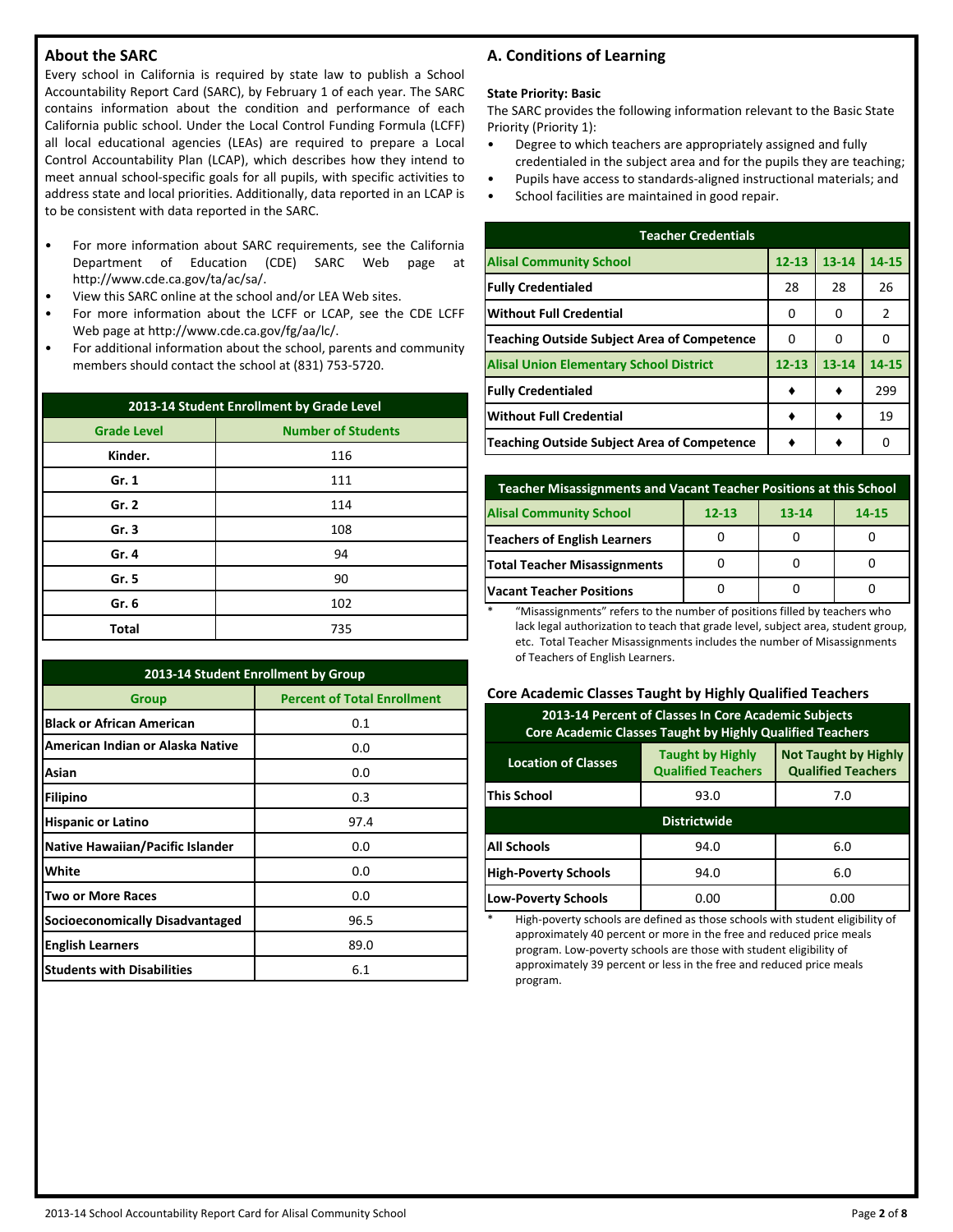### **Quality, Currency, Availability of Textbooks and Instructional Materials (School Year 2014-15)**

In order to support classroom professionals in teaching the Language Arts and Math Common Core State Standards, Engage NY curriculum, in both content areas is being recommended to fill gaps in the Treasures curriculum and those that have also been found in the Everyday Math curriculum.

Both Engage NY Language Arts and Math were piloted and feedback from teachers attested to the ability of these common core resources to meet the requirements of the new state standards and fill gaps in our current adoption materials.

#### **In Language Arts:**

K-1-2 will continue to use Treasures to teach Foundational Skills and use the Engage NY Listening and Learning Domains to address the remaining standards.

3-6 will use Engage NY solely to teach all Language Arts standards.

Because Engage NY is not yet available in Spanish, Bilingual Transference classrooms will continue to use Tesoros and adapt it as needed to meet the common core state standards.

#### **In Math:**

At K-6, teachers will use both the adopted Everyday Math curriculum and Engage NY Math, selecting one as their primary resource and the other as a secondary resource.

Bilingual Transference classrooms will be able to use the Engage NY Math because student materials have just recently become available.

| <b>Textbooks and Instructional Materials</b><br>Year and month in which data were collected: 2012 |            |                                                               |  |  |  |  |  |
|---------------------------------------------------------------------------------------------------|------------|---------------------------------------------------------------|--|--|--|--|--|
| <b>Core Curriculum Area</b>                                                                       |            | <b>Textbooks and Instructional Materials/Year of Adoption</b> |  |  |  |  |  |
| <b>Reading/Language Arts</b>                                                                      |            | McMillan / McGraw-Hill, Treasures-Adopted 2010                |  |  |  |  |  |
| The textbooks listed are from most recent adoption:                                               | <b>Yes</b> |                                                               |  |  |  |  |  |
| Percent of students lacking their own assigned textbook:                                          | 0          |                                                               |  |  |  |  |  |
| <b>Mathematics</b>                                                                                |            | McMillan / McGraw-Hill, Every Day Math-Adopted 2012           |  |  |  |  |  |
| The textbooks listed are from most recent adoption:                                               | <b>Yes</b> |                                                               |  |  |  |  |  |
| Percent of students lacking their own assigned textbook:                                          | 0          |                                                               |  |  |  |  |  |
| <b>Science</b>                                                                                    |            | Delta Foss- (Kinder-5th grades) - Adopted 2007                |  |  |  |  |  |
| The textbooks listed are from most recent adoption:                                               | <b>Yes</b> | McGraw-Hill- (6th grade) - Adopted 2006                       |  |  |  |  |  |
| Percent of students lacking their own assigned textbook:                                          | 0          |                                                               |  |  |  |  |  |
| <b>History-Social Science</b>                                                                     |            | McGraw-Hill, Vistas-Adopted 2006                              |  |  |  |  |  |
| The textbooks listed are from most recent adoption:                                               | <b>Yes</b> |                                                               |  |  |  |  |  |
| Percent of students lacking their own assigned textbook:                                          | 0          |                                                               |  |  |  |  |  |

## **School Facility Conditions and Planned Improvements (Most Recent Year)**

Alisal Community School is the oldest school in the district and has much history and character to offer our community. We have a total of 25 classrooms and a computer lab that are in full use. Our custodial and district maintenance staff work hard to maintain a clean and aesthetically pleasing campus.

| <b>School Facility Good Repair Status (Most Recent Year)</b><br>Year and month in which data were collected: September, 2014 |      |                                 |                    |                                |  |  |  |
|------------------------------------------------------------------------------------------------------------------------------|------|---------------------------------|--------------------|--------------------------------|--|--|--|
|                                                                                                                              |      | <b>Repair Status</b>            |                    | <b>Repair Needed and</b>       |  |  |  |
| <b>System Inspected</b>                                                                                                      | Good | Fair                            | Poor               | <b>Action Taken or Planned</b> |  |  |  |
| Systems:<br>Gas Leaks, Mechanical/HVAC, Sewer                                                                                | [X]  | $\lceil$ $\rceil$               | $\left[ \ \right]$ |                                |  |  |  |
| Interior:<br><b>Interior Surfaces</b>                                                                                        | [X]  | $\lceil$ $\rceil$               | $\lceil$ $\rceil$  |                                |  |  |  |
| <b>Cleanliness:</b><br>Overall Cleanliness, Pest/Vermin Infestation                                                          | [X]  | $\left[ \ \right]$              | $[\ ]$             |                                |  |  |  |
| <b>Electrical:</b><br>Electrical                                                                                             | [X]  | $[\,\,]$                        | [ ]                |                                |  |  |  |
| <b>Restrooms/Fountains:</b><br>Restrooms, Sinks/ Fountains                                                                   | [X]  | $\left[ \ \right]$              | [ ]                |                                |  |  |  |
| Safety:<br>Fire Safety, Hazardous Materials                                                                                  | [X]  | $\left[ \ \right]$              | [ ]                |                                |  |  |  |
| Structural:<br><b>Structural Damage, Roofs</b>                                                                               | [X]  | $\begin{bmatrix} \end{bmatrix}$ | [ ]                |                                |  |  |  |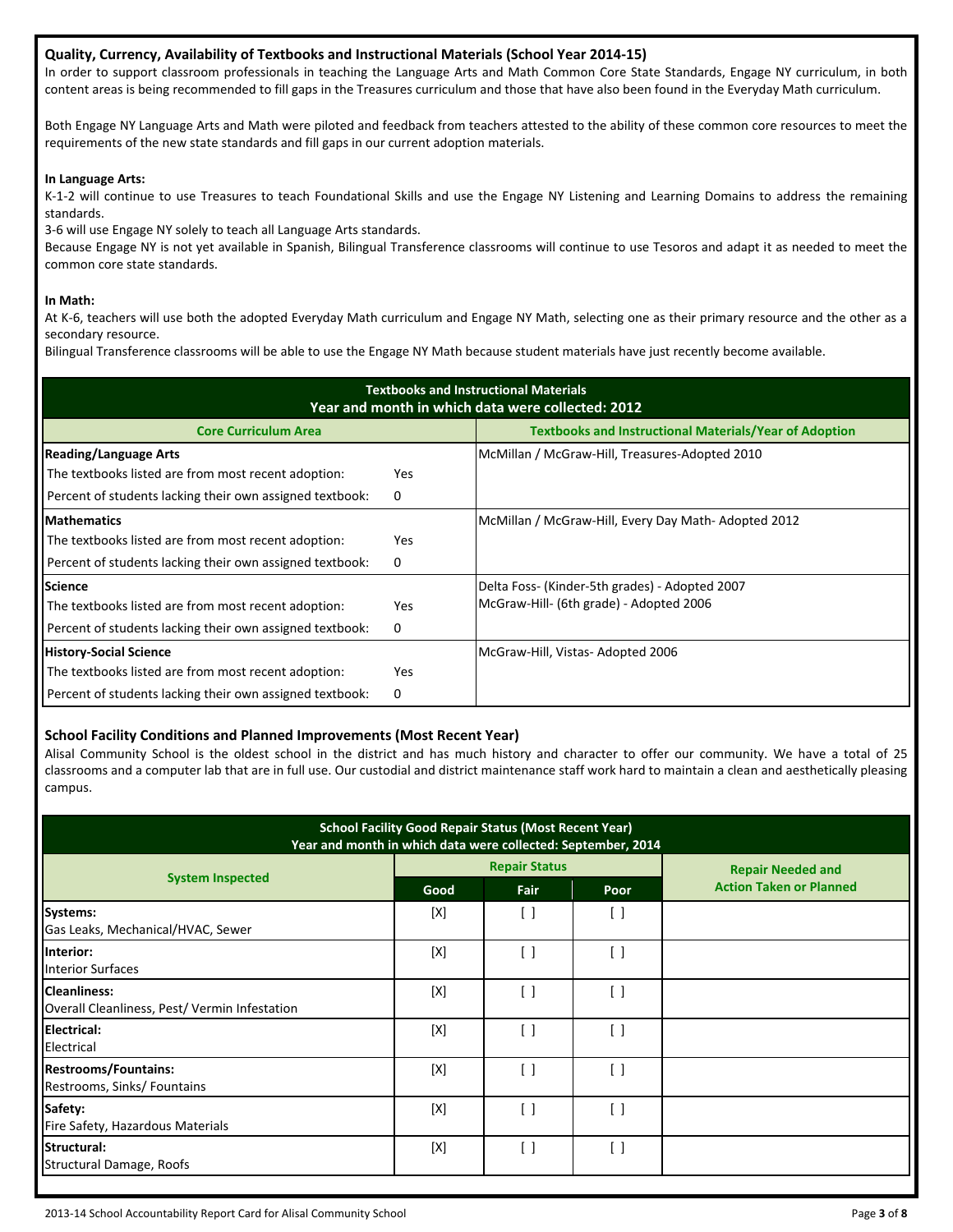| <b>School Facility Good Repair Status (Most Recent Year)</b><br>Year and month in which data were collected: September, 2014 |                     |      |      |                      |             |                                |                          |
|------------------------------------------------------------------------------------------------------------------------------|---------------------|------|------|----------------------|-------------|--------------------------------|--------------------------|
|                                                                                                                              |                     |      |      | <b>Repair Status</b> |             |                                | <b>Repair Needed and</b> |
| <b>System Inspected</b>                                                                                                      | <b>Fair</b><br>Good |      | Poor |                      |             | <b>Action Taken or Planned</b> |                          |
| External:<br>Playground/School Grounds, Windows/Doors/Gates/Fences                                                           | [X]                 |      |      |                      |             |                                |                          |
| <b>Overall Rating</b>                                                                                                        | <b>Exemplary</b>    | Good |      | Fair                 | <b>Poor</b> |                                |                          |
|                                                                                                                              | [X]                 |      |      |                      |             |                                |                          |

# **B. Pupil Outcomes**

#### **State Priority: Pupil Achievement**

- The SARC provides the following information relevant to the Pupil Achievement State Priority (Priority 4):
- Statewide assessments (i.e., California Assessment of Student Performance and Progress and its successor the Standardized Testing and Reporting Program);
- The Academic Performance Index; and
- The percentage of pupils who have successfully completed courses that satisfy the requirements for entrance to the University of California and the California State University, or career technical education sequences or programs of study.

| <b>CAASPP Results for All Students - Three-Year Comparison</b>                                             |           |           |           |           |                 |           |           |              |           |
|------------------------------------------------------------------------------------------------------------|-----------|-----------|-----------|-----------|-----------------|-----------|-----------|--------------|-----------|
| <b>Percent of Students Scoring at Proficient or Advanced</b><br>(meeting or exceeding the state standards) |           |           |           |           |                 |           |           |              |           |
| <b>Subject</b>                                                                                             | School    |           |           |           | <b>District</b> |           |           | <b>State</b> |           |
|                                                                                                            | $11 - 12$ | $12 - 13$ | $13 - 14$ | $11 - 12$ | $12 - 13$       | $13 - 14$ | $11 - 12$ | $12 - 13$    | $13 - 14$ |
| Science                                                                                                    | 26        | 31        | 22        | 35        | 34              | 33        | 60        | 59           | 60        |

Science (grades 5, 8, and 10) assessments include California Standards Tests (CSTs), California Modified Assessment (CMA), and California Alternate Performance Assessment (CAPA). Scores are not shown when the number of students tested is ten or less, either because the number of students in this category is too small for statistical accuracy or to protect student privacy.

| <b>STAR Results for All Students - Three-Year Comparison</b>                                               |           |                                  |           |           |           |           |           |              |           |
|------------------------------------------------------------------------------------------------------------|-----------|----------------------------------|-----------|-----------|-----------|-----------|-----------|--------------|-----------|
| <b>Percent of Students Scoring at Proficient or Advanced</b><br>(meeting or exceeding the state standards) |           |                                  |           |           |           |           |           |              |           |
| <b>Subject</b>                                                                                             |           | <b>School</b><br><b>District</b> |           |           |           |           |           | <b>State</b> |           |
|                                                                                                            | $10 - 11$ | $11 - 12$                        | $12 - 13$ | $10 - 11$ | $11 - 12$ | $12 - 13$ | $10 - 11$ | $11 - 12$    | $12 - 13$ |
| <b>IELA</b>                                                                                                | 36        | 46                               | 44        | 34        | 39        | 40        | 54        | 56           | 55        |
| Math                                                                                                       | 48        | 64                               | 67        | 49        | 53        | 58        | 49        | 50           | 50        |
| <b>IHSS</b>                                                                                                |           |                                  |           | 25        | 25        | 30        | 48        | 49           | 49        |

STAR Program was last administered in 2012-13. Percentages are not calculated when the number of students tested is ten or less, either because the number of students in this category is too small for statistical accuracy or to protect student privacy.

| Academic Performance Index Ranks - Three-Year Comparison |         |  |    |  |  |  |  |
|----------------------------------------------------------|---------|--|----|--|--|--|--|
| <b>API Rank</b>                                          | 2012-13 |  |    |  |  |  |  |
| Statewide                                                |         |  |    |  |  |  |  |
| <b>Similar Schools</b>                                   |         |  | 10 |  |  |  |  |

For 2014 and subsequent years, the statewide and similar schools ranks will no longer be produced.

| Grade        | 2013-14 Percent of Students Meeting Fitness Standards |          |        |  |  |  |
|--------------|-------------------------------------------------------|----------|--------|--|--|--|
| <b>Level</b> | 4 of 6                                                | $5$ of 6 | 6 of 6 |  |  |  |
|              | ⊥…ت                                                   | 15.4     | o.o    |  |  |  |

Percentages are not calculated when the number of students tested is ten or less, either because the number of students in this category is too small for statistical accuracy or to protect student privacy.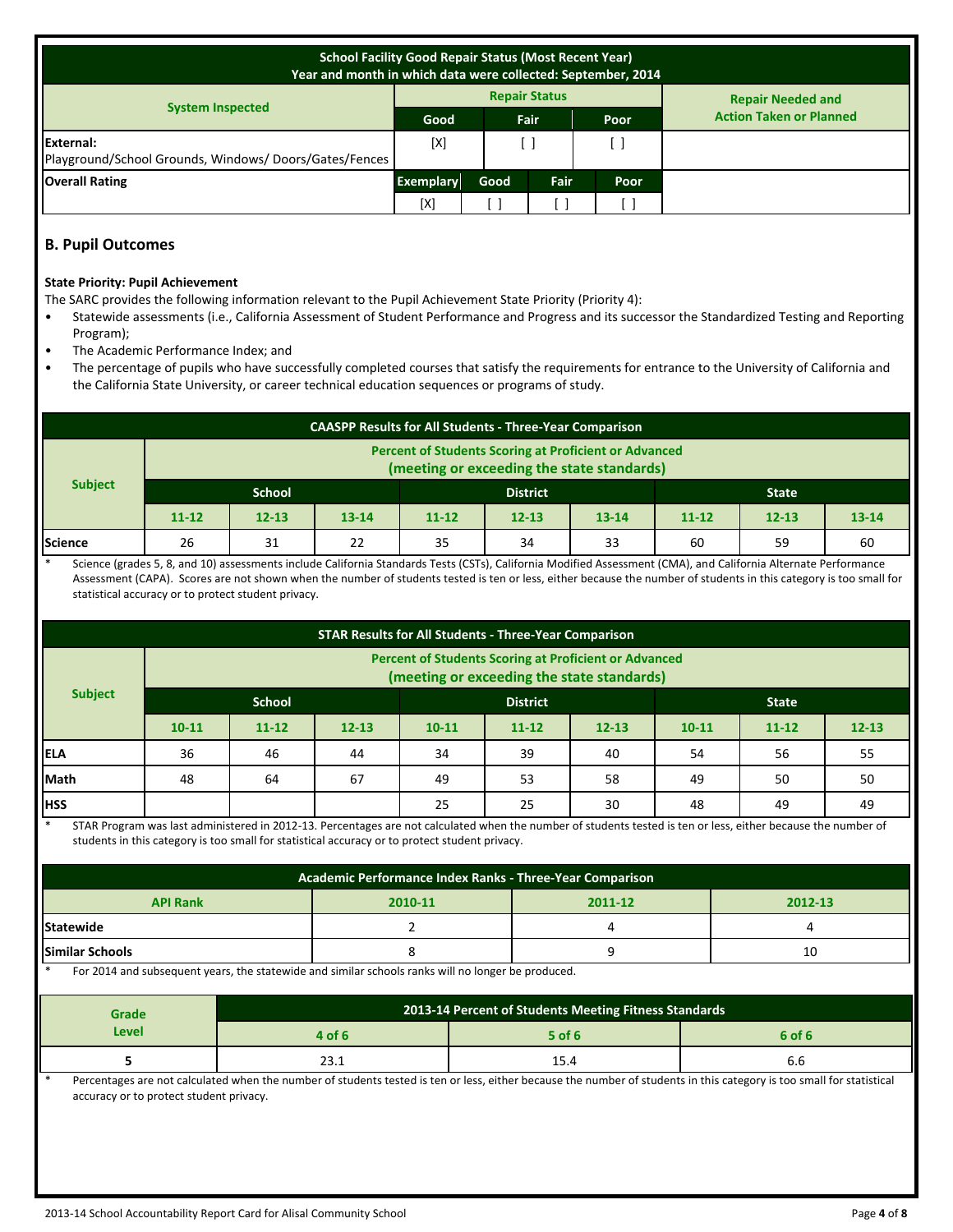| 2013-14 CAASPP Results by Student Group              |                                                                        |  |  |  |
|------------------------------------------------------|------------------------------------------------------------------------|--|--|--|
| <b>Group</b>                                         | <b>Percent of Students Scoring at</b><br><b>Proficient or Advanced</b> |  |  |  |
|                                                      | Science (grades 5, 8, and 10)                                          |  |  |  |
| <b>All Students in the LEA</b>                       | 33                                                                     |  |  |  |
| <b>All Student at the School</b>                     | 22                                                                     |  |  |  |
| Male                                                 | 29                                                                     |  |  |  |
| Female                                               | 12                                                                     |  |  |  |
| <b>Black or African American</b>                     |                                                                        |  |  |  |
| American Indian or Alaska Native                     |                                                                        |  |  |  |
| Asian                                                |                                                                        |  |  |  |
| <b>Filipino</b>                                      |                                                                        |  |  |  |
| <b>Hispanic or Latino</b>                            | 22                                                                     |  |  |  |
| Native Hawaiian/Pacific Islander                     |                                                                        |  |  |  |
| White                                                |                                                                        |  |  |  |
| Two or More Races                                    |                                                                        |  |  |  |
| <b>Socioeconomically Disadvantaged</b>               | 22                                                                     |  |  |  |
| <b>English Learners</b>                              | 16                                                                     |  |  |  |
| <b>Students with Disabilities</b>                    |                                                                        |  |  |  |
| <b>Students Receiving Migrant Education Services</b> |                                                                        |  |  |  |
|                                                      |                                                                        |  |  |  |

\* CAASPP includes science assessments (CSTs, CMA, and CAPA) in grades 5, 8, and 10. Scores are not shown when the number of students tested is ten or less, either because the number of students in this category is too small for statistical accuracy or to protect student privacy.

| API Growth by Student Group - Three-Year Comparison |                          |           |           |  |  |  |
|-----------------------------------------------------|--------------------------|-----------|-----------|--|--|--|
|                                                     | <b>Actual API Change</b> |           |           |  |  |  |
| <b>Group</b>                                        | $10-11$                  | $11 - 12$ | $12 - 13$ |  |  |  |
| All Students at the School                          | 18                       | 57        | 6         |  |  |  |
| <b>Black or African American</b>                    |                          |           |           |  |  |  |
| American Indian or Alaska Native                    |                          |           |           |  |  |  |
| Asian                                               |                          |           |           |  |  |  |
| <b>Filipino</b>                                     |                          |           |           |  |  |  |
| <b>Hispanic or Latino</b>                           | 18                       | 56        | 7         |  |  |  |
| Native Hawaiian/Pacific Islander                    |                          |           |           |  |  |  |
| <b>White</b>                                        |                          |           |           |  |  |  |
| <b>Two or More Races</b>                            |                          |           |           |  |  |  |
| Socioeconomically Disadvantaged                     | 18                       | 57        | 7         |  |  |  |
| <b>English Learners</b>                             | 17                       | 57        | 9         |  |  |  |
| <b>Students with Disabilities</b>                   |                          |           |           |  |  |  |

\* "N/D" means that no data were available to the CDE or LEA to report. "B" means the school did not have a valid API Base and there is no Growth or target information. "C" means the school had significant demographic changes and there is no Growth or target information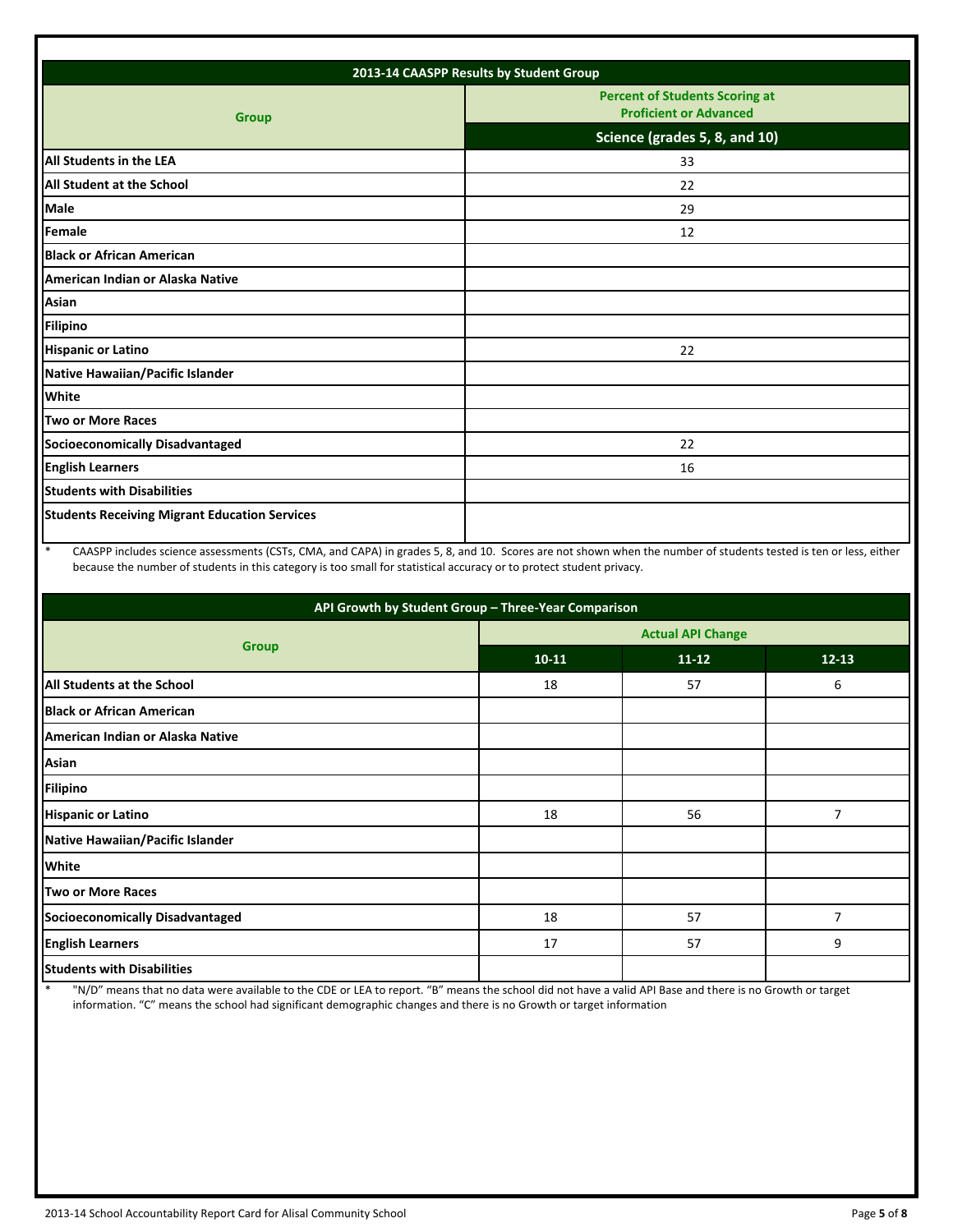# **C. Engagement**

# **State Priority: Parental Involvement**

The SARC provides the following information relevant to the Parental Involvement State Priority (Priority 3):

• Efforts the school district makes to seek parent input in making decisions for the school district and each schoolsite.

# **Opportunities for Parental Involvement**

At Alisal Community School, parents have many opportunities to participate in their children's learning activities, including Koffee Klatch, School Site Council, and the Parent Patrol. Parents are also invited to volunteer in their student's classrooms to help teachers prepare materials for lessons and to read to our students.

Parents are also instrumental in our Winter "Las Posadas" celebrations, Fall Harvest Carnival, and Spring Talent Show. Parents are always encouraged to attend parent-teacher conferences, Open House, Trimester Awards, and Family Reading and Math Nights as well.

#### **State Priority: School Climate**

The SARC provides the following information relevant to the School Climate State Priority (Priority 6):

- Pupil suspension rates;
- Pupil expulsion rates; and
- Other local measures on the sense of safety.

## **School Safety Plan**

Student safety is of the utmost concern at Alisal Community School. Our campus supervisors, and parent patrol which is made up of parent volunteers, supervises students both before and after school. While on campus, students are supervised at all times by teachers, campus supervisors, and school administrators. Visitors to the school must report to the main office and sign our visitors' log.

Our School Safety Plan is reviewed annually. It includes procedures for dealing with a variety of emergency situations such as earthquakes, fires, bomb threats, and intruders on campus. We share this plan with staff and parents yearly, and there are copies in each classroom so that teachers can refer to them immediately. Earthquake and fire drills are held monthly throughout the year.

| <b>Suspensions and Expulsions</b> |           |           |           |  |  |
|-----------------------------------|-----------|-----------|-----------|--|--|
| <b>School</b>                     | $11 - 12$ | $12 - 13$ | $13 - 14$ |  |  |
| <b>Suspensions Rate</b>           | 1.2       | 1.6       | 2.0       |  |  |
| <b>Expulsions Rate</b>            | 0.0       | 0.0       | 0.0       |  |  |
| <b>District</b>                   | $11 - 12$ | $12 - 13$ | $13 - 14$ |  |  |
| <b>Suspensions Rate</b>           | 0.7       | 2.1       | 1.9       |  |  |
| <b>Expulsions Rate</b>            | 0.0       | 0.0       | 0.0       |  |  |
| <b>State</b>                      | $11 - 12$ | $12 - 13$ | $13 - 14$ |  |  |
| <b>Suspensions Rate</b>           | 5.7       | 5.1       | 4.4       |  |  |
| <b>Expulsions Rate</b>            | 0.1       | 0.1       | 0.1       |  |  |

The rate of suspensions and expulsions is calculated by dividing the total number of incidents by the total enrollment x 100.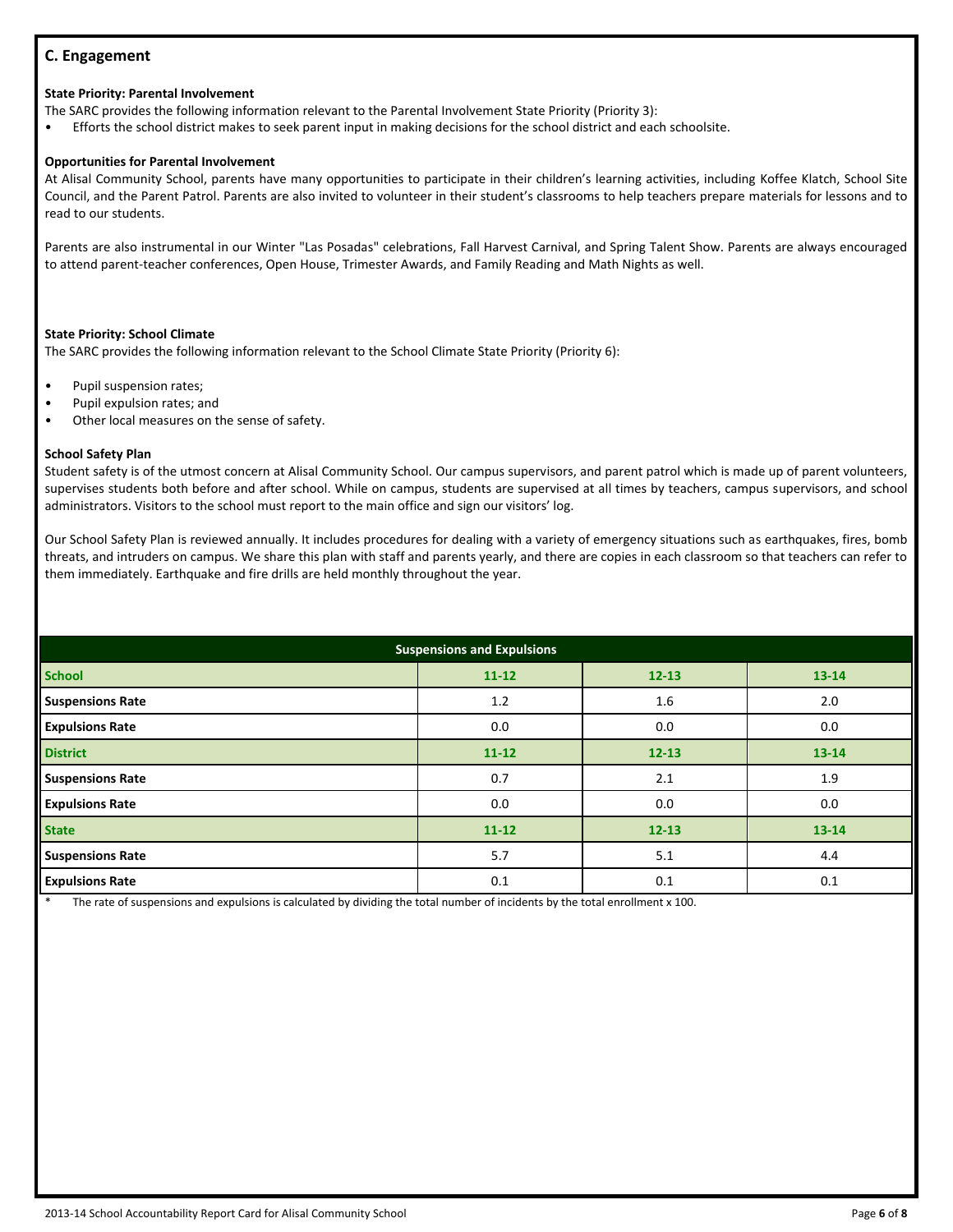# **D. Other SARC Information**

The information in this section is required to be in the SARC but is not included in the state priorities for LCFF.

| 2013-14 Adequate Yearly Progress Overall and by Criteria |               |                 |  |  |
|----------------------------------------------------------|---------------|-----------------|--|--|
| <b>AYP Criteria</b>                                      | <b>School</b> | <b>District</b> |  |  |
| <b>Made AYP Overall</b>                                  | No            | No              |  |  |
| Met Participation Rate: English-Language Arts            | Yes           | Yes             |  |  |
| <b>Met Participation Rate: Mathematics</b>               | Yes           | Yes             |  |  |
| Met Percent Proficient: English-Language Arts            | No            | No              |  |  |
| Met Percent Proficient: Mathematics                      | Yes           | Yes             |  |  |
| <b>Met API Criteria</b>                                  | Yes           | Yes             |  |  |

| 2014-15 Federal Intervention Program                |                 |     |  |  |
|-----------------------------------------------------|-----------------|-----|--|--|
| <b>Indicator</b>                                    | <b>District</b> |     |  |  |
| <b>Program Improvement Status</b>                   | Yes             | Yes |  |  |
| <b>First Year of Program Improvement</b>            | 2005            |     |  |  |
| Year in Program Improvement                         | 3               |     |  |  |
| Number of Schools Currently in Program Improvement  | 10              |     |  |  |
| Percent of Schools Currently in Program Improvement | 83.3            |     |  |  |

DW (determination waiver) indicates that the PI status of the school was carried over from the prior year in accordance with the flexibility granted through the federal waiver process.

| <b>Academic Counselors and Other Support Staff at this School</b> |   |  |  |  |
|-------------------------------------------------------------------|---|--|--|--|
| <b>Number of Full-Time Equivalent (FTE)</b>                       |   |  |  |  |
| <b>Academic Counselor</b>                                         | 0 |  |  |  |
| <b>Counselor (Social/Behavioral or Career Development)</b>        | 1 |  |  |  |
| Library Media Teacher (Librarian)                                 | 1 |  |  |  |
| Library Media Services Staff (Paraprofessional)<br>.5             |   |  |  |  |
| Psychologist<br>.5                                                |   |  |  |  |
| <b>Social Worker</b>                                              | 0 |  |  |  |
| <b>Nurse</b>                                                      | n |  |  |  |
| Speech/Language/Hearing Specialist<br>.5                          |   |  |  |  |
| <b>Resource Specialist</b><br>1                                   |   |  |  |  |
| <b>Instructional Coach</b>                                        |   |  |  |  |
| <b>Average Number of Students per Staff Member</b>                |   |  |  |  |
| <b>Academic Counselor</b>                                         |   |  |  |  |

One Full Time Equivalent (FTE) equals one staff member working full time; one FTE could also represent two staff members who each work 50 percent

of full time.

|  | <b>Average Class Size and Class Size Distribution</b> |
|--|-------------------------------------------------------|
|  |                                                       |

|         | <b>Average Class Size</b> |    |    |          | <b>Number of Classrooms*</b> |       |              |                |       |                |          |             |
|---------|---------------------------|----|----|----------|------------------------------|-------|--------------|----------------|-------|----------------|----------|-------------|
|         |                           |    |    | $1 - 20$ |                              | 21-32 |              |                | $33+$ |                |          |             |
| Grade   | 12                        | 13 | 14 | 12       | 13                           | 14    | 12           | 13             | 14    | 12             | 13       | 14          |
| Kinder. | 24.8                      | 29 | 29 | 1        | 0                            | 0     | 3            | 4              | 4     | 0              | 0        | 0           |
| Gr. 1   | 27                        | 29 | 22 | 1        | 0                            | 1     | 3            | 4              | 4     | 0              | $\Omega$ | $\Omega$    |
| Gr. 2   | 28                        | 28 | 29 | 0        | 0                            | 0     | 3            | 4              | 4     | 0              | 0        | $\mathbf 0$ |
| Gr.3    | 29                        | 29 | 27 | 0        | 0                            | 0     | 3            | 3              | 4     | 0              | $\Omega$ | $\Omega$    |
| Gr. 4   | 32                        | 31 | 31 | 0        | 0                            | 0     | $\mathbf{1}$ | 3              | 3     | $\overline{2}$ | 0        | 0           |
| Gr. 5   | 32                        | 33 | 30 | 0        | 0                            | 0     | 1            | 0              | 3     | 2              | 3        | 0           |
| Gr. 6   | 28.3                      | 31 | 34 | 0        | 0                            | 0     | 3            | $\overline{2}$ | 0     | 0              | 1        | 3           |

Number of classes indicates how many classrooms fall into each size category (a range of total students per classroom). At the secondary school level, this information is reported by subject area rather than grade level.

| FY 2012-13 Teacher and Administrative Salaries |                                  |                                                                  |  |  |  |
|------------------------------------------------|----------------------------------|------------------------------------------------------------------|--|--|--|
| <b>Category</b>                                | <b>District</b><br><b>Amount</b> | <b>State Average for</b><br><b>Districts In Same</b><br>Category |  |  |  |
| <b>Beginning Teacher Salary</b>                | \$37,743                         | \$41,507                                                         |  |  |  |
| <b>Mid-Range Teacher Salary</b>                | \$61,371                         | \$67,890                                                         |  |  |  |
| <b>Highest Teacher Salary</b>                  | \$84,569                         | \$86,174                                                         |  |  |  |
| <b>Average Principal Salary (ES)</b>           | \$96,789                         | \$109,131                                                        |  |  |  |
| <b>Average Principal Salary (MS)</b>           | \$0                              | \$111,937                                                        |  |  |  |
| <b>Average Principal Salary (HS)</b>           | \$0                              | \$109,837                                                        |  |  |  |
| <b>Superintendent Salary</b>                   | \$179,000                        | \$185,462                                                        |  |  |  |
| <b>Percent of District Budget</b>              |                                  |                                                                  |  |  |  |
| <b>Teacher Salaries</b>                        | 36                               | 42                                                               |  |  |  |
| <b>Administrative Salaries</b>                 | 5                                | 6                                                                |  |  |  |

For detailed information on salaries, see the CDE Certificated Salaries & Benefits webpage at www.cde.ca.gov/ds/fd/cs/.

| FY 2012-13 Expenditures Per Pupil and School Site Teacher Salaries |              |                     |                               |          |  |
|--------------------------------------------------------------------|--------------|---------------------|-------------------------------|----------|--|
|                                                                    |              |                     |                               |          |  |
| <b>Level</b>                                                       | <b>Total</b> | <b>Unrestricted</b> | <b>Average Teacher Salary</b> |          |  |
| <b>School Site</b>                                                 | \$4,237      | \$497               | \$3,740                       | \$65,820 |  |
| <b>District</b>                                                    |              |                     | \$5,459                       | \$64,853 |  |
| <b>State</b>                                                       |              |                     | \$4,690                       | \$70,788 |  |
| <b>Percent Difference: School Site/District</b>                    |              |                     | $-31.5$                       | 1.5      |  |
| Percent Difference: School Site/ State                             |              |                     | $-20.3$                       | $-7.0$   |  |